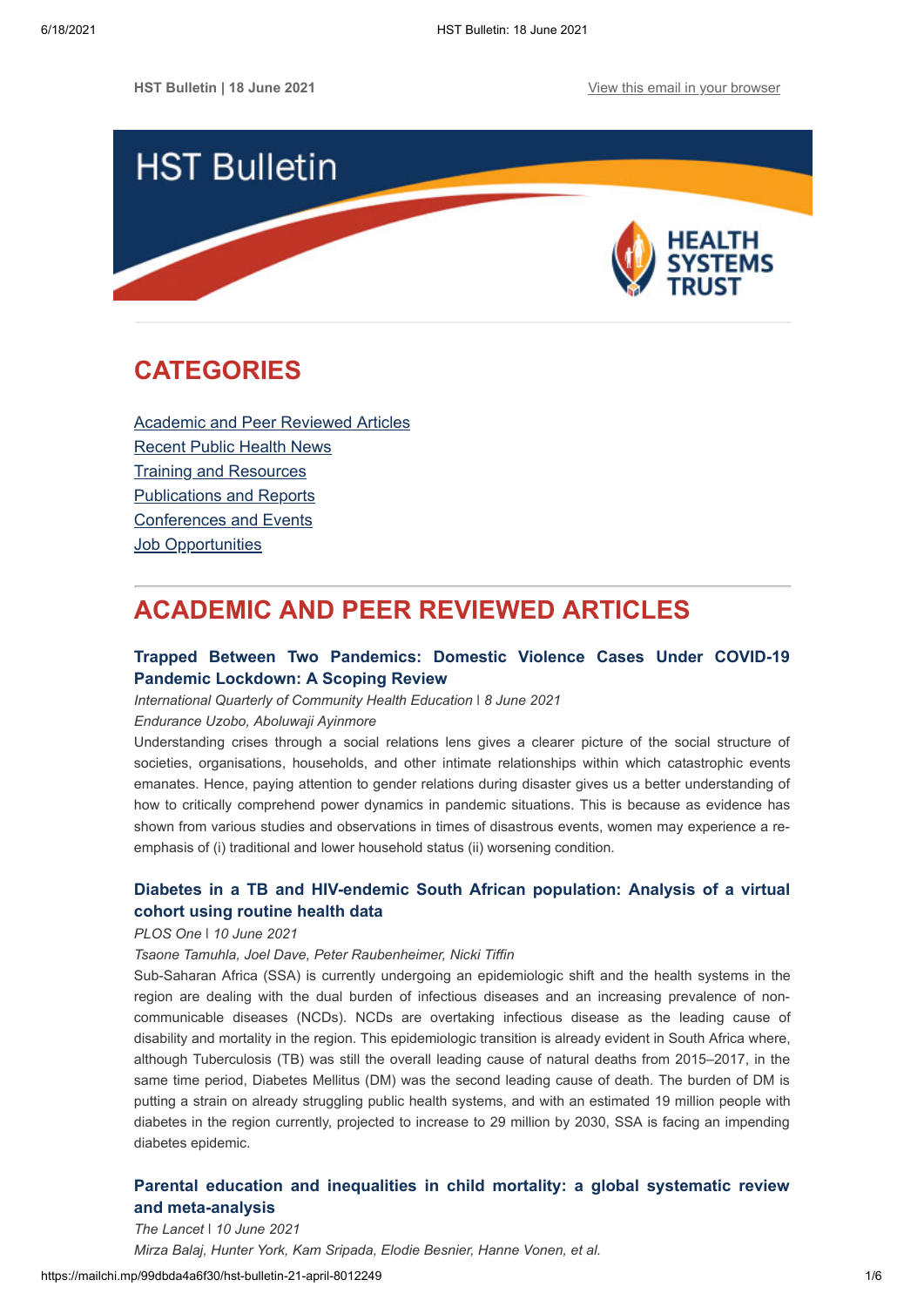#### 6/18/2021 HST Bulletin: 18 June 2021

Education and child survival have both been at the heart of the international development agendas for decades, yet large inequalities in education attainment persist within and between countries, as do large inequalities in child mortality rates. Despite decades of reports documenting education-related disparities in child survival, to our knowledge, no study to date has attempted to systematically quantify the effect of parental education on under-5 mortality on a global scale. Understanding how increased parental education might reduce child mortality rates and close within-country and between-country inequalities in child mortality is, therefore, of crucial importance to tackling social inequalities in health and achieving the Sustainable Development Goals (SDGs).

### **[TB prevention cascade at a district hospital in rural Eastern Cape, South Africa](https://www.ingentaconnect.com/contentone/iuatld/pha/2021/00000011/00000002/art00012#)**

*International Union Against Tuberculosis and Lung Disease* ǀ *21 June 2021*

*B van de Water, T Meyer, M Wilson, C Young, B Gaunt, et al.*

To identify steps in the TB preventive care cascade from routinely collected data among TB patients at a district hospital prior to the implementation of a novel TB program. This was a retrospective study. They adapted the TB prevention cascade to measure indicators routinely collected at district hospitals for TB using a cascade framework to evaluate outcomes in the cohort of close contacts. A total of 1,722 charts of TB patients were reviewed. The majority of patients (87%) were newly diagnosed with no previous episodes of TB. A total of 1,548 (90%) patients identified at least one close contact. A total of 7,548 contacts were identified with a median of 4.9 (range 1–16) contacts per patient. Among all contacts identified, 2,913 (39%) were screened for TB. Only 15 (0.5%) started TB preventive therapy and 122 (4.4%) started TB treatment. Nearly 25% of all medical history and clinical information was left unanswered among the 1,722 TB charts reviewed.

## **[Asymptomatic COVID-19 in South Africa – implications for the control of](https://www.ingentaconnect.com/contentone/iuatld/pha/2021/00000011/00000002/art00005#) transmission**

*International Union Against Tuberculosis and Lung Disease* ǀ *21 June 2021*

*M Paleker, Y Tembo, M-A Davies, H Mahomed, D Pienaar, et al.*

Asymptomatic COVID-19 may contribute significantly to the pandemic trajectory based on global biological, epidemiological and modelling evidence. A retrospective analysis was done to determine the proportion of asymptomatic COVID-19 in the workplace during the lockdown period from 27 March to 31 May 2020. We found that nearly 45% of cases were asymptomatic at the time of the first test. This high proportion of asymptomatic COVID-19 cases has implications for interventions, such as enforcing quarantine of all close contacts of COVID-19 cases regardless of symptoms.

# **[The words we choose matter: recognising the importance of language in](https://www.thelancet.com/journals/langlo/article/PIIS2214-109X(21)00197-2/fulltext) decolonising global health**

#### *The Lancet Global Health ǀ 1 July 2021*

*Franziska Hommes, Helena Monzo, Rashida Ferrand, Meggan Harris, Lioba Hirsch, et al.*

Recognition of the relevance of colonial history to the contemporary practice of global health is not new, but the recent increase in visibility and prominence given to it by global health institutions and flagship journals is welcome when accompanied by meaningful reflection and action. The goal of decolonising global health is to critically reflect on its history, identify hierarchies and culturally Eurocentric conceptions, and overcome the global inequities that such structures perpetuate. We must reflect on the terminology we use when we discuss global health challenges, phrase research questions, write papers, teach students, or interact with patients, research participants, and the public.

**[\(Return to Top\)](#page-0-1)**

# <span id="page-1-0"></span>**RECENT PUBLIC HEALTH NEWS**

# **[Statement for healthcare professionals: How COVID-19 vaccines are regulated for](https://www.who.int/news/item/11-06-2021-statement-for-healthcare-professionals-how-covid-19-vaccines-are-regulated-for-safety-and-effectiveness) safety and effectiveness**

#### *World Health Organization ǀ 11 June 2021*

Healthcare professionals and public health authorities have a central role in discussing vaccination against COVID-19 with their patients. Vaccines play a critical role in preventing deaths, hospitalisation caused by infectious diseases. Emerging data on effectiveness indicates that licenced COVID-19vaccines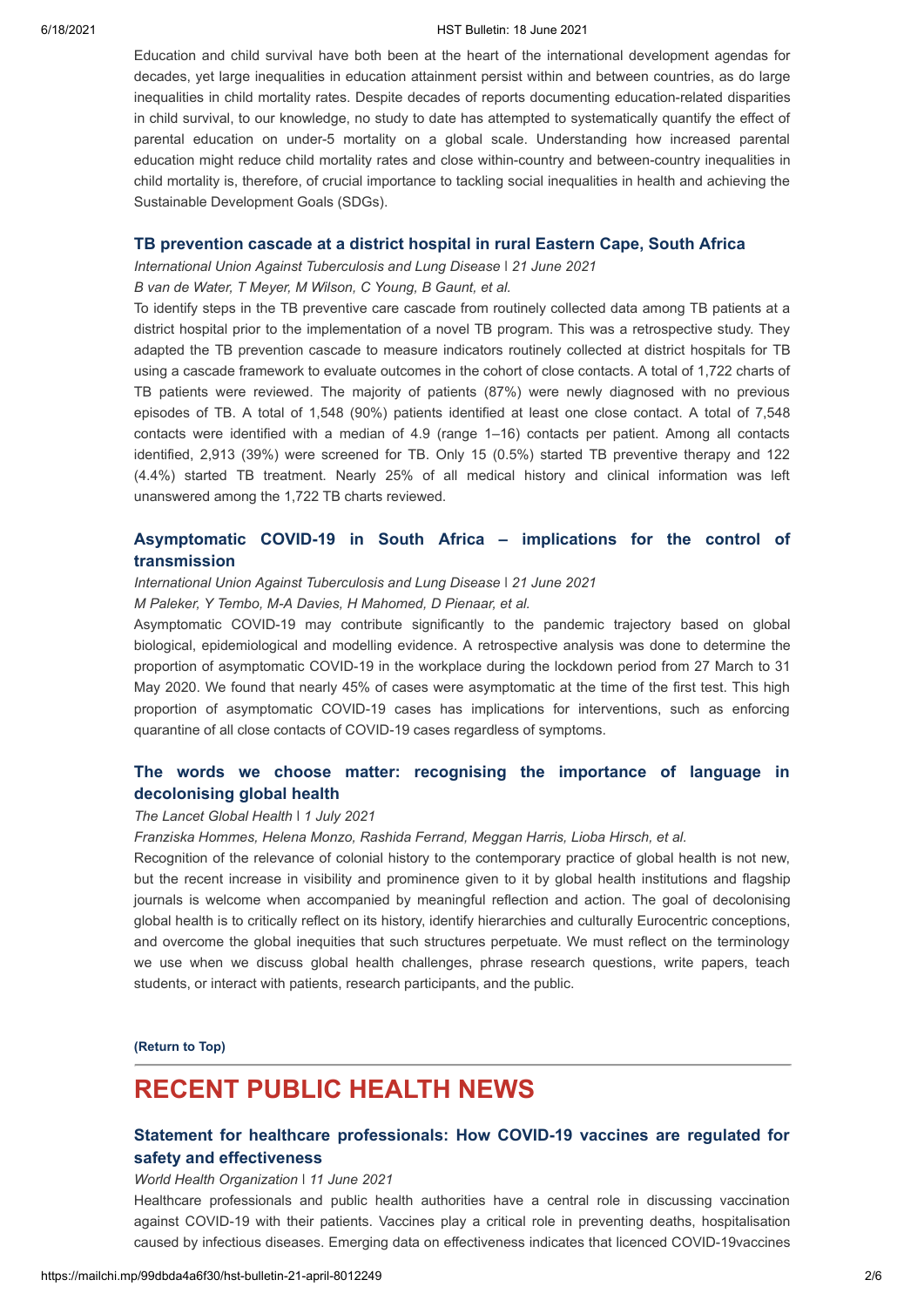are contributing to controlling the spread of the disease. Until widespread vaccination has been achieved, both vaccinated and unvaccinated people need to be aware of the additional protective behaviours required to control the pandemic locally.

# **[New HIV/AIDS political declaration seeks to end inequalities and get on track to end](https://www.who.int/news/item/11-06-2021-new-hiv-aids-political-declaration-seeks-to-end-inequalities-and-get-on-track-to-end-aids-by-2030#.YMYsyWkfJWQ.twitter) AIDS by 2030**

#### *World Health Organization* │ *11 June 2021*

Member States at the High-Level Meeting on HIV and AIDS adopted a Political Declaration in order to get the world on track to end AIDS as a public health threat by 2030. Re-committing to urgent action over the next five years, Member States agreed to a number of key focus areas which are highlighted in the article.

## **[Vaccines and children](https://www.who.int/emergencies/diseases/novel-coronavirus-2019/media-resources/science-in-5/episode-42---vaccines-and-children)**

#### *Word Health Organization ǀ 11 June 2021*

Why does WHO recommend at this time, in June 2021, that vaccinating children is not a priority? When would their vaccination be prioritized? How is safety of these vaccines ensured? WHO's Chief Scientist Dr Soumya Swaminathan explains in Science in 5.

### **[Week five: Aspen confirms 300,000 Johnson and Johnson jabs for SA teachers](https://www.dailymaverick.co.za/article/2021-06-14-week-five-aspen-confirms-300000-jnj-jabs-for-sa-teachers/)**

### *Maverick Citizen* │ *14 June 2021*

Aspen Pharmacare was "extremely disappointed" to hear that some batches of the Johnson & Johnson Covid-19 vaccine mixed and finished at its Gqeberha site would not be released and used in South Africa's national Covid-19 vaccination programme. It said these doses will have to be "destroyed". However, together with Johnson & Johnson, it has committed to substituting this loss. Johnson and Johnson will "within days" provide the country with 300,000 vaccine doses "for South African teachers", Aspen said in a statement. Johnson & Johnson will also deliver "substantial quantities" of finished vaccines to South Africa "to replace the lost stock thereby ensuring the momentum in the South African vaccine initiative is maintained". Aspen will "within a week" release Johnson & Johnson doses manufactured from ingredients not impacted by the contamination at the plant in the US. In addition, it has doses of the vaccine in production which will become available in July. Aspen said it would elaborate on these quantities at a later stage.

## **[Infants produce a strong immune response to COVID-19](https://www.sciencefocus.com/news/infants-produce-a-strong-immune-response-to-covid-19/?utm_source=Adestra&utm_medium=Email&utm_content=FOC2&utm_campaign=Science%20Focus%20Newsletter_1006371_Focus_Automated%20Newsletters_18970208)**

#### *Science Focus ǀ 14 June 2021*

Infants have relative protection from coronavirus because their bodies produce a strong immune response to it, according to a new study. The University of Bristol and Bristol Royal Hospital for Children conducted research which found that infants produce relatively high levels of antibodies and immune cells which protect against the virus, compared to adults. Researchers say the findings could help explain why younger children appear to be protected from the severe effects of COVID-19 at a time of their development when they could be more vulnerable.

## **[Ending Covid means ending Aids, and ending both means ending inequality](https://www.dailymaverick.co.za/article/2021-06-14-ending-covid-means-ending-aids-and-ending-both-means-ending-inequality/)**

#### *Maverick Citizen ǀ 14 June 2021*

When it comes to communicable diseases, the lesson we should take from Covid-19 is that one person is all it takes to start a devastating pandemic. Is that fact enough of a wake-up for governments to seriously tackle the social and economic determinants of health and disease? Last week, at the opening of the tenth South African Aids Conference, Professor Salim Abdool Karim made a plenary presentation titled "HIV and Covid-19 in South Africa". It revealed how interdependent the HIV/Aids and Covid-19 pandemics are becoming.

### **[COVID-19: Scientists discover source of life-threatening blood clots](https://www.sciencefocus.com/news/covid-19-scientists-discover-source-of-life-threatening-blood-clots/?utm_source=Adestra&utm_medium=Email&utm_content=FOC2&utm_campaign=Science%20Focus%20Newsletter_1008231_Focus_Automated%20Newsletters_18970208)**

## *Science Focus ǀ 15 June 2021*

Scientists in Ireland have identified how some COVID-19 patients can develop life-threatening clots. The researchers said the findings could lead to therapies that prevent it from happening. The work, led by researchers from RCSI University of Medicine and Health Sciences, is published in the Journal of Thrombosis and Haemostasis. Previous research has established that blood clotting is a significant cause of death in patients with COVID-19.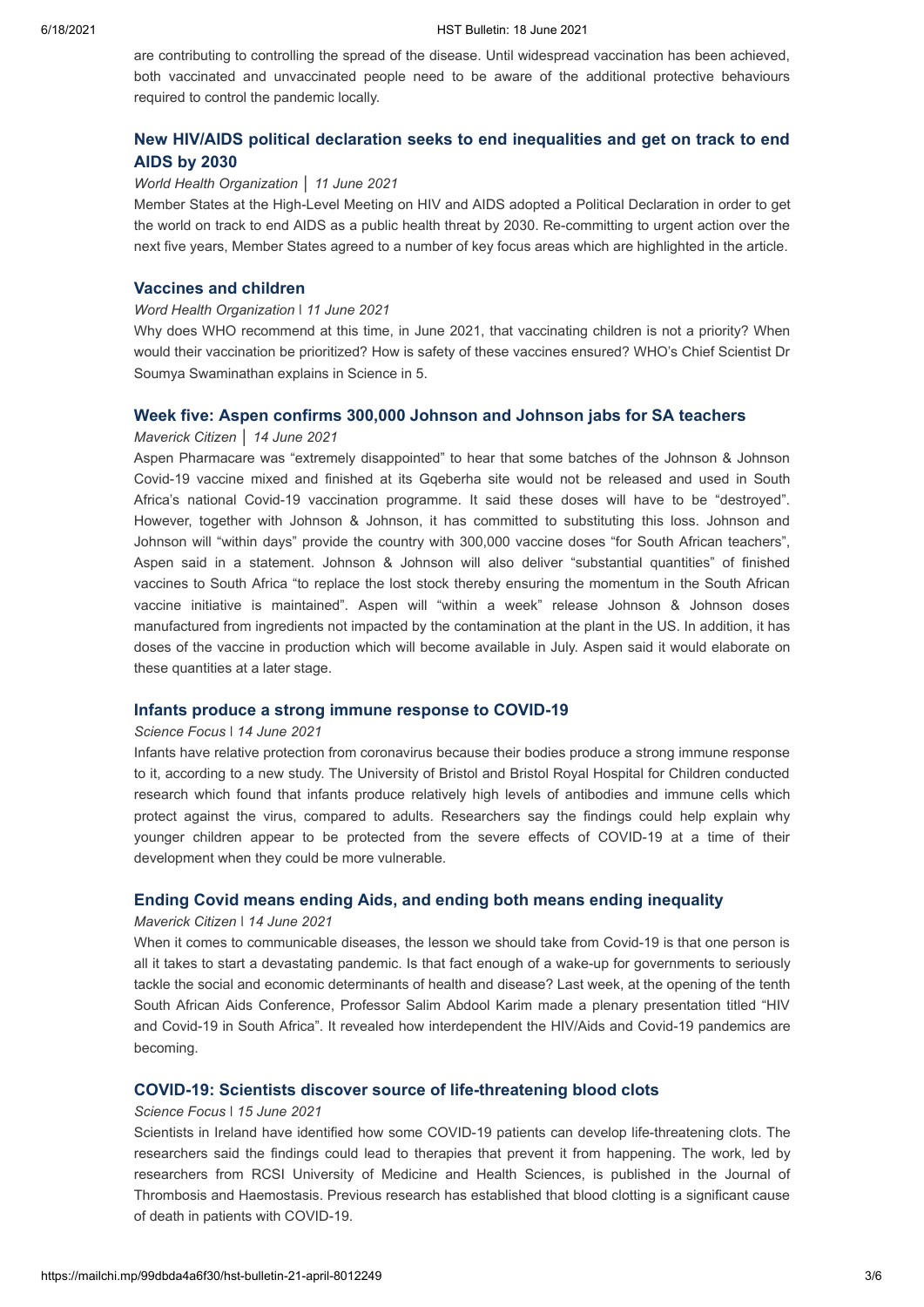#### **[Soaring e-waste affects the health of millions of children, WHO warns](https://www.who.int/news/item/15-06-2021-soaring-e-waste-affects-the-health-of-millions-of-children-who-warns)**

## *World Health Organization* │ *15 June 2021*

Effective and binding action is urgently required to protect the millions of children, adolescents and expectant mothers worldwide whose health is jeopardized by the informal processing of discarded electrical or electronic devices according to a new ground-breaking report from the World Health Organization: Children and Digital Dumpsites. "With mounting volumes of production and disposal, the world faces what one recent international forum described as a mounting "tsunami of e-waste", putting lives and health at risk," said Dr Tedros Adhanom Ghebreyesus, WHO Director-General. "In the same way the world has rallied to protect the seas and their ecosystems from plastic and microplastic pollution, we need to rally to protect our most valuable resource –the health of our children – from the growing threat of e-waste." As many as 12.9 million women are working in the informal waste sector, which potentially exposes them to toxic e-waste and puts them and their unborn children at risk.

# **[New rules say Covid-19 vaccines can be made mandatory in South Africa –](https://businesstech.co.za/news/business/498527/new-rules-say-covid-19-vaccines-can-be-made-mandatory-in-south-africa-this-is-the-guide-you-should-see/) this is the guide you should see**

#### *Business Tech* ǀ *15 June 2021*

The Department of Employment and Labour has issued an updated occupational health and safety directive which, among other things, expressly permits an employer to implement a mandatory workplace vaccination policy subject to specific guidelines. Whether employers can or can't force employees to have the Covid-19 vaccination has, up until now, been widely debated, says law firm Cliffe Dekker Hofmeyr. "While this latest directive clarifies the matter, it cautions employers that when implementing a mandatory workplace vaccination policy, the rights of employees to bodily integrity and religious freedoms and beliefs must be taken into account," it said.

## **[KZN embarks on drive to encourage people in rural areas to vaccinate](https://www.sabcnews.com/sabcnews/kzn-embarks-on-drive-to-encourage-people-in-rural-areas-to-vaccinate/)**

#### *SABC News │17 June 2021*

KZN Health department says over 337 000 people have been vaccinated with the first dose of the Pfizer vaccine in the province since the start of the phase 2 roll out. The KwaZulu-Natal Health Department is embarking on an intensive drive to encourage people over the age of 60, in the province's rural and outlying areas to get vaccinated. Provincial Health MEC Nomagugu Simelane-Zulu is expected to start at the Charles Johnson Memorial Hospital in Nquthu in northern KwaZulu-Natal. The department says over 337 000 people have been vaccinated with the first dose of the Pfizer vaccine in the province since the start of the phase 2 roll out. If healthcare workers who received the one-dose Johnson & Johnson vaccine are added it brings the total to 466 000.

#### **[\(Return to Top\)](#page-0-1)**

# <span id="page-3-0"></span>**TRAINING AND RESOURCES**

#### **[HSTi offers accredited and non-accredited short courses and full programmes](https://www.hstinstitute.co.za/Training)**

The Health Systems Training Institute (HSTi) is the training arm of the Health Systems Trust (HST), a leading force in the South African public health sector. HST was established in 1992, on the brink of democracy in South Africa, and has since played a significant role in strengthening the national primary health system through health research, informatics, clinical support, capacity-building and training.

#### **[\(Return to Top\)](#page-0-1)**

# **PUBLICATIONS AND REPORTS**

## **[Support for rehabilitation self-management after COVID-19-related illness](https://www.euro.who.int/en/health-topics/Life-stages/disability-and-rehabilitation/publications/support-for-rehabilitation-self-management-after-covid-19-related-illness-2020-produced-by-whoeurope)**

## *World Health Organization*

This leaflet provides basic exercises and advice for adults who have been severely unwell and admitted to the hospital with COVID-19. It provides information on the following areas:

• Managing breathlessness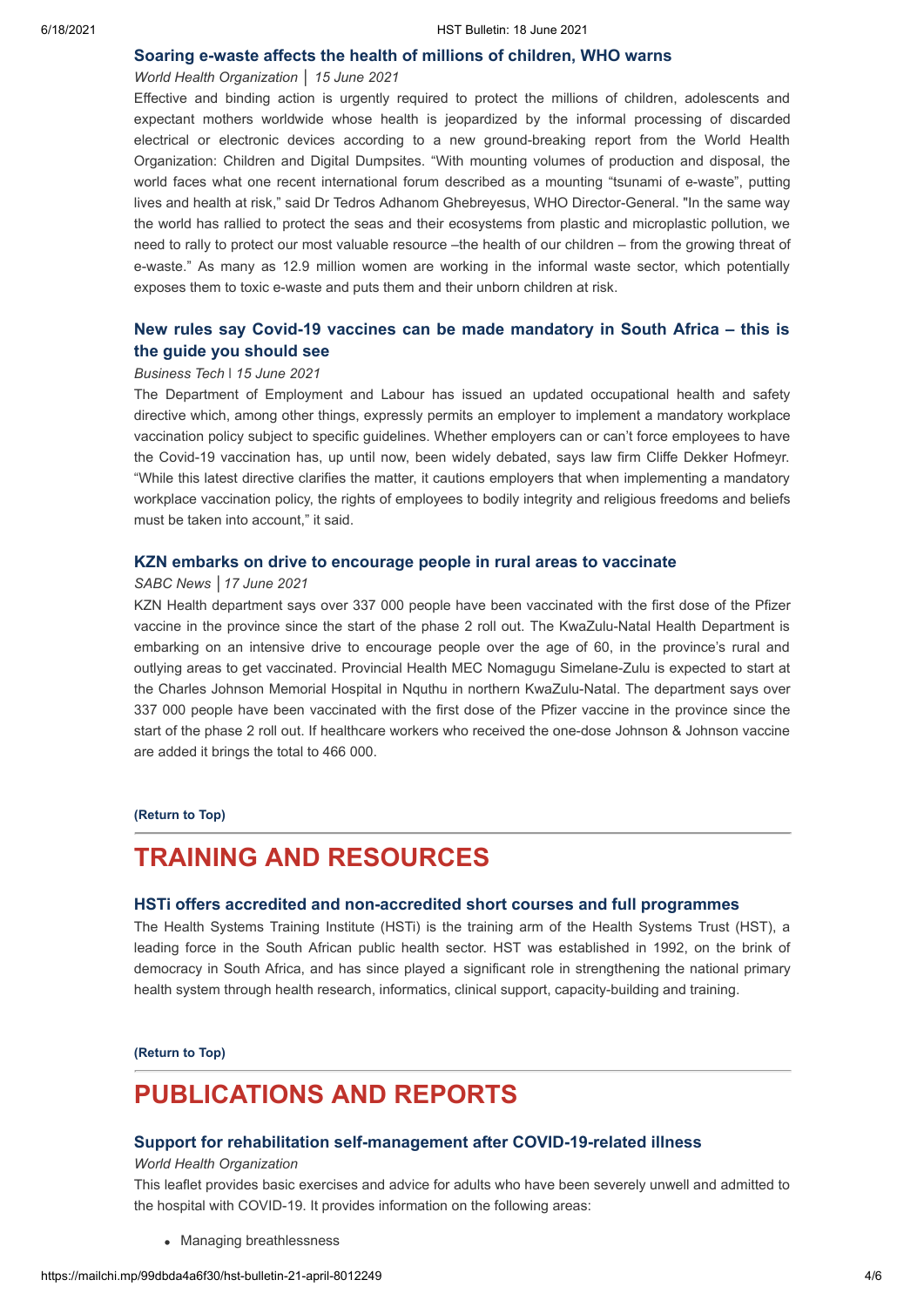- Exercising after leaving hospital
- Managing problems with your voice
- Managing eating, drinking, and swallowing
- Managing problems with attention, memory, and thinking clearly
- Managing activities of daily living
- Managing stress and problems with mood
- When to contact a healthcare professional

### **[\(Return to Top\)](#page-0-1)**

# <span id="page-4-0"></span>**CONFERENCES AND EVENTS**

## **[Covid-19 Health and Safety Implementation Webinar 2021](https://www.bizcommunity.com/event/covid-19-health-and-safety-implementation-webinar-2021-74115)**

When: 8 July 2021 (Online, Johannesburg)

"Ensure that you and your returning employees stay compliant and meet the requirements essential to operating during this Covid period."

It is vital that you and your employees responsible for managing safety in your workplace, understand how to implement HSE systems in your organisation in alignment with Covid-19 workplace safety guidelines.

# **[Removing Legal and Structural Barriers to Ending AIDS by 2030: Lessons from the](https://undp.zoom.us/webinar/register/WN_mf8XWpQzTDCkL7svhOB37A?_x_zm_rtaid=oOrCsDQxRXqbunLXDYIWJA.1623261623509.2a6723e245b1e03f6f5c264c7bc84663&_x_zm_rhtaid=601) Global Commission on HIV and the Law**

### When: 21 June 2021

UNDP, on behalf of the Joint UN Programme on HIV/AIDS (UNAIDS), convened the Global Commission on HIV and the Law (the Global Commission) to interrogate the relationship between legal responses, human rights and HIV. In 2020, the Program on Global Health and Human Rights, Institute on Inequalities in Global Health at the University of Southern California undertook an evaluation of the impact, success factors, challenges and good practices of the Global Commission on HIV and the Law.

### **[Vaccine-associated allergies in the time of Covid-19](https://www.b2bcentral.co.za/webinar/vaccine-associated-allergies-in-the-time-of-covid-19/?utm_source=Print&utm_medium=Short%20link&utm_campaign=ThermoFisher%20Scientific%20Webinar)**

#### When: 23 June 2021

Prof Jonathan Peter is Head of The Allergy and Immunology Unit, as well as being Head of the Division of Allergology and Clinical Immunology in the Department of Medicine at the University of Cape Town.

Allergic reactions to vaccines are well known, with severe anaphylaxis to vaccines reported to occur in 1 in 1 million people. The rapid roll-out of new COVID19 vaccines of different types has seen an increased burden and awareness of vaccine-associated allergy and anaphylaxis. This webinar provides a background context to vaccine-induced allergy, known offending agents, clinical presentations, and how to manage COVID19 vaccination in patients with prior allergies, including previous vaccines.

**[\(Return to Top\)](#page-0-1)**

# <span id="page-4-1"></span>**JOB OPPORTUNITIES**

# **[FEMALES RISING THROUGH EDUCATION, SUPPORT AND HEALTH \(FRESH\):](https://www.hst.org.za/Pages/Females-Rising-through-Education,-Support-and-Health-(FRESH)-Enrolled-Nurse.aspx) Enrolled Nurse (x2)**

*Closing Date*: *28 June 2020*

**[FEMALES RISING THROUGH EDUCATION, SUPPORT AND HEALTH \(FRESH\): Facilitator](https://www.hst.org.za/Pages/Females-Rising-through-Education-Support-and-Health-(FRESH).aspx)** *Closing Date*: *2 July 2020*

**[\(Return to Top\)](#page-0-1)**